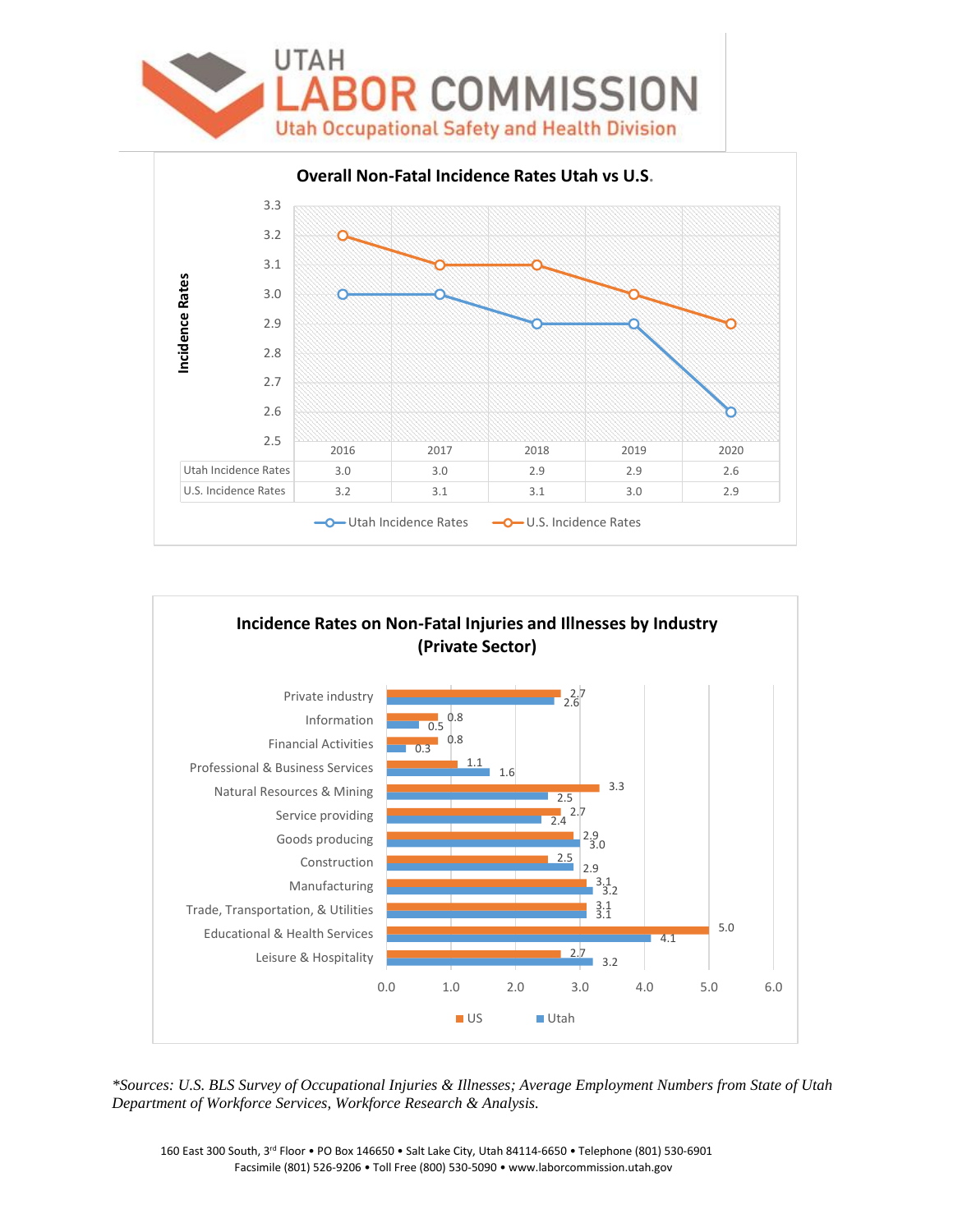



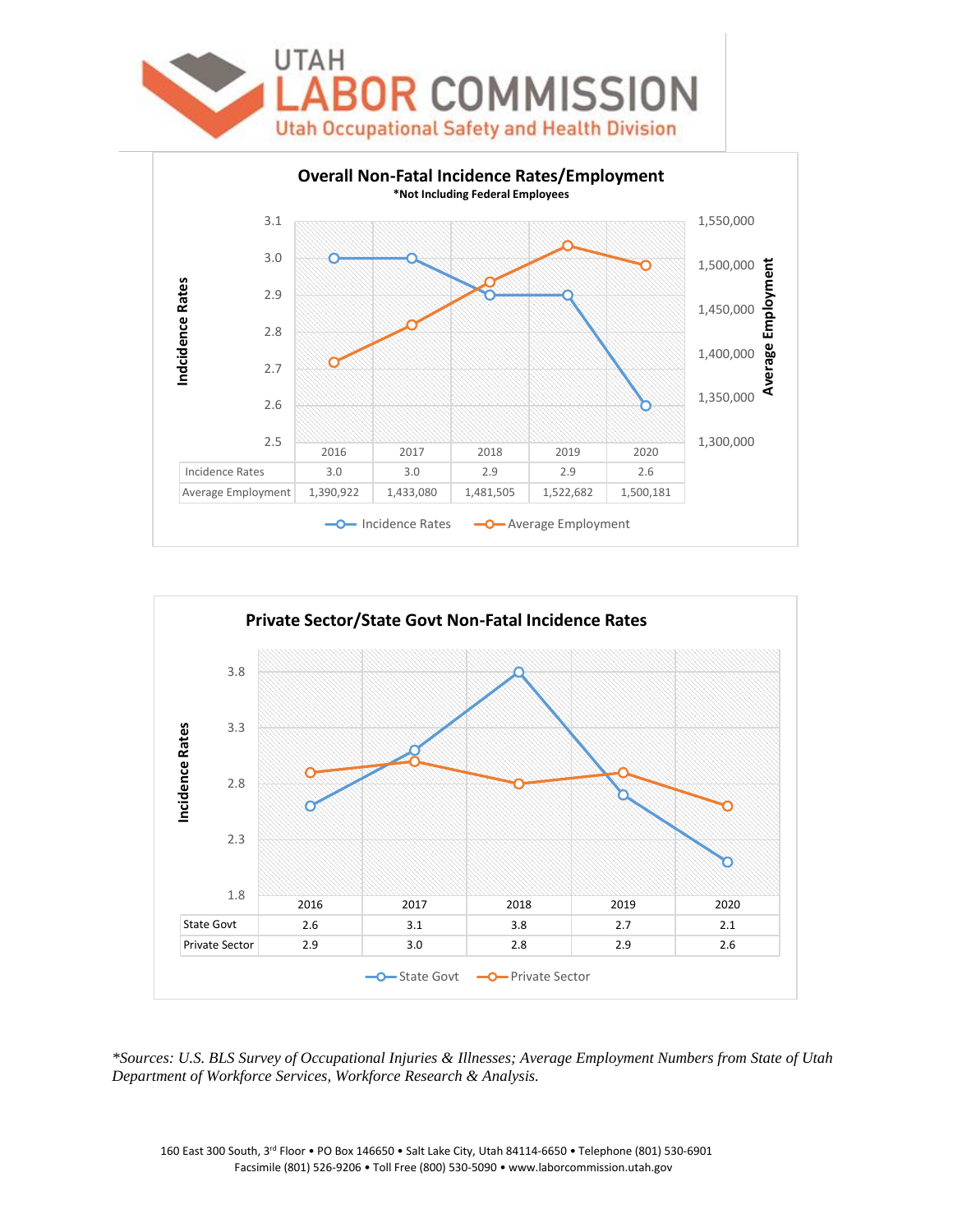



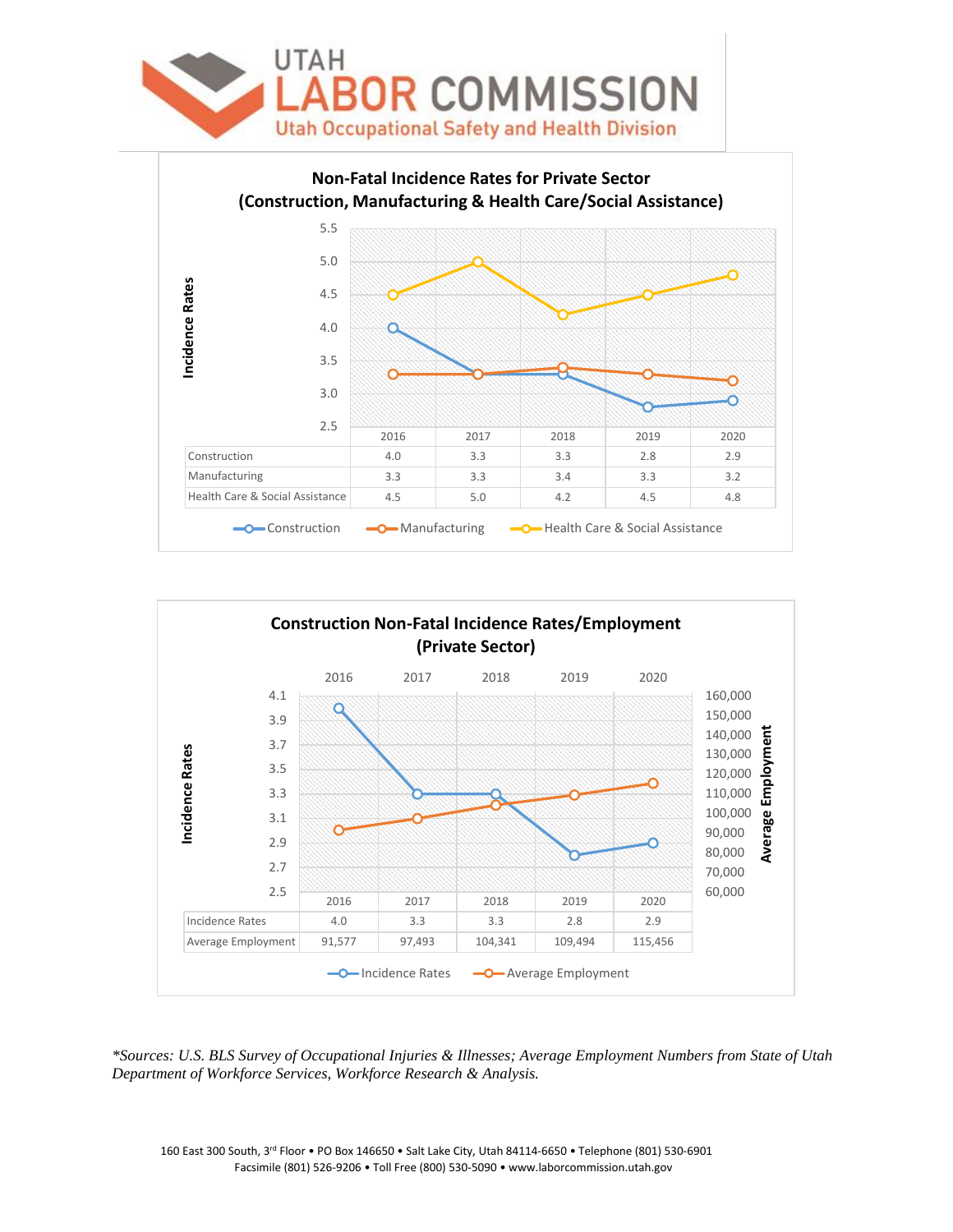





*\*Sources: U.S. BLS Survey of Occupational Injuries & Illnesses; Average Employment Numbers from State of Utah Department of Workforce Services, Workforce Research & Analysis.*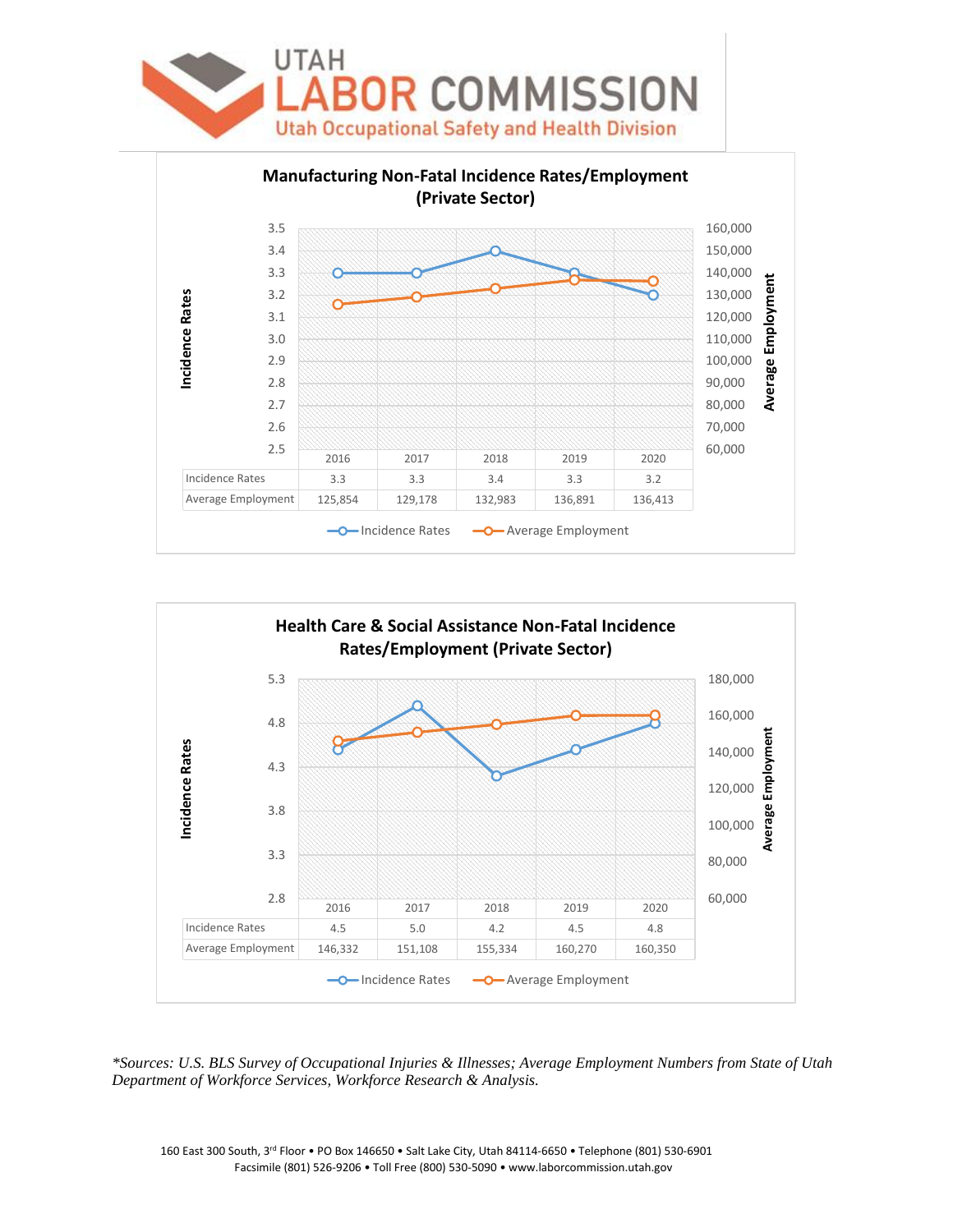



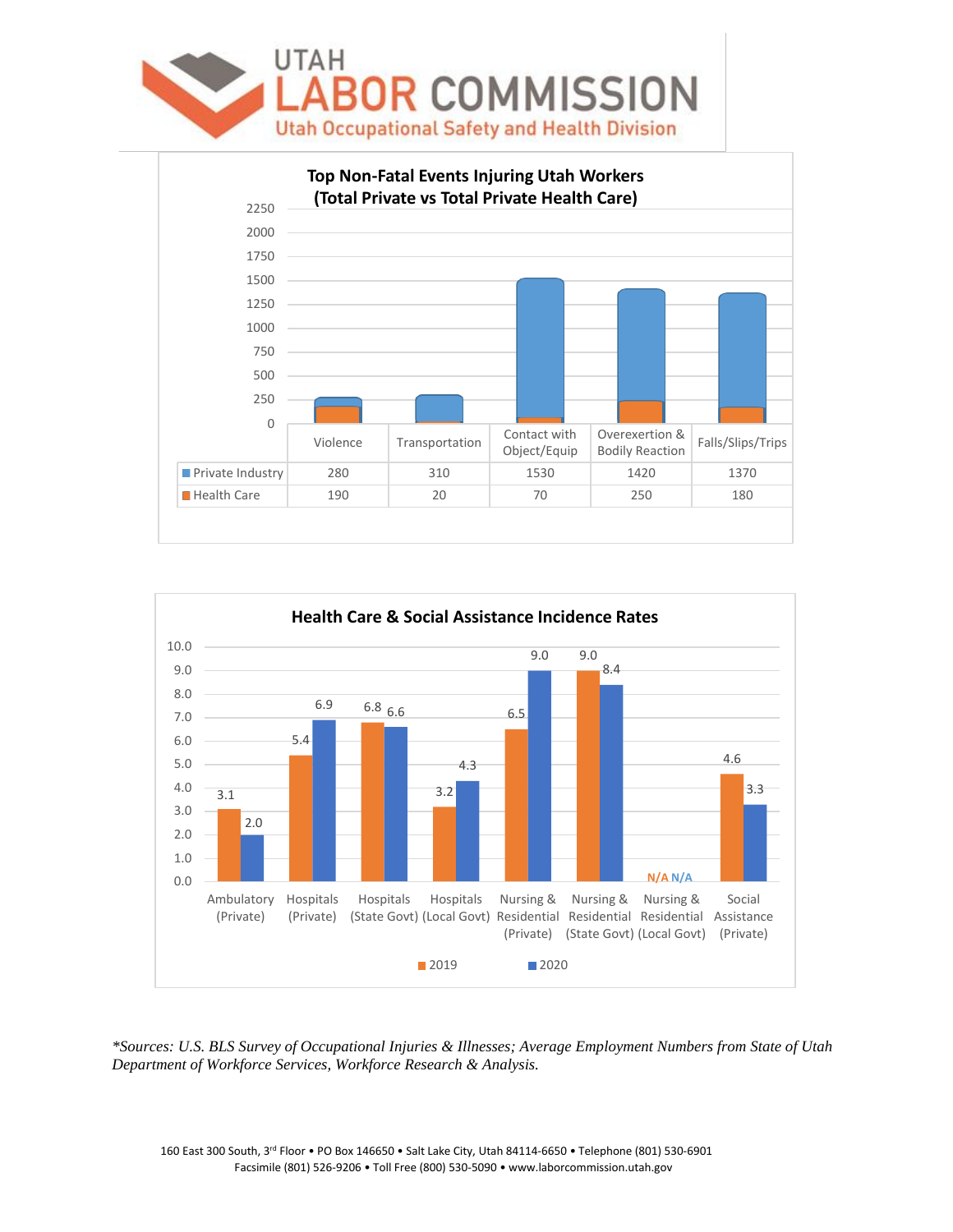



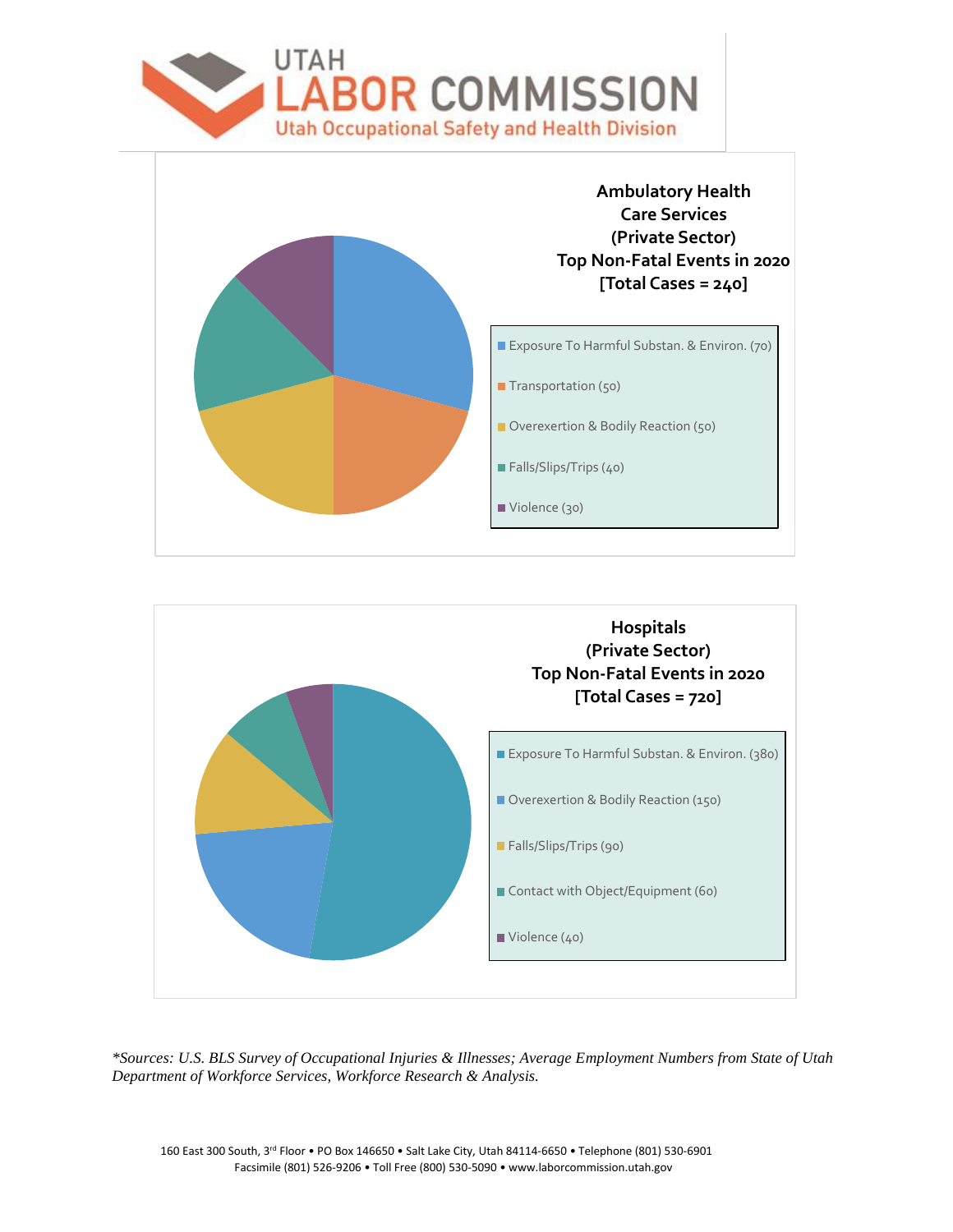



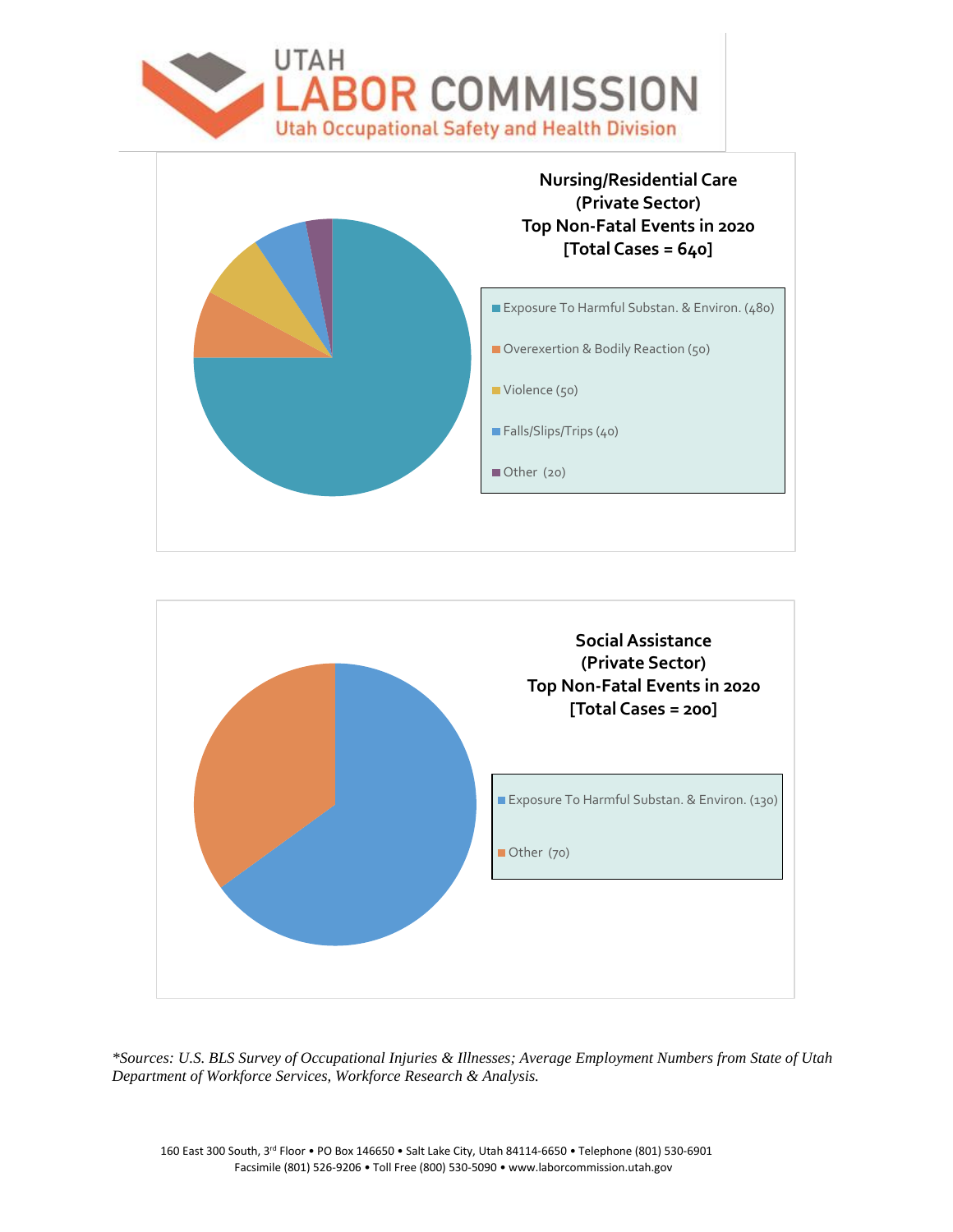



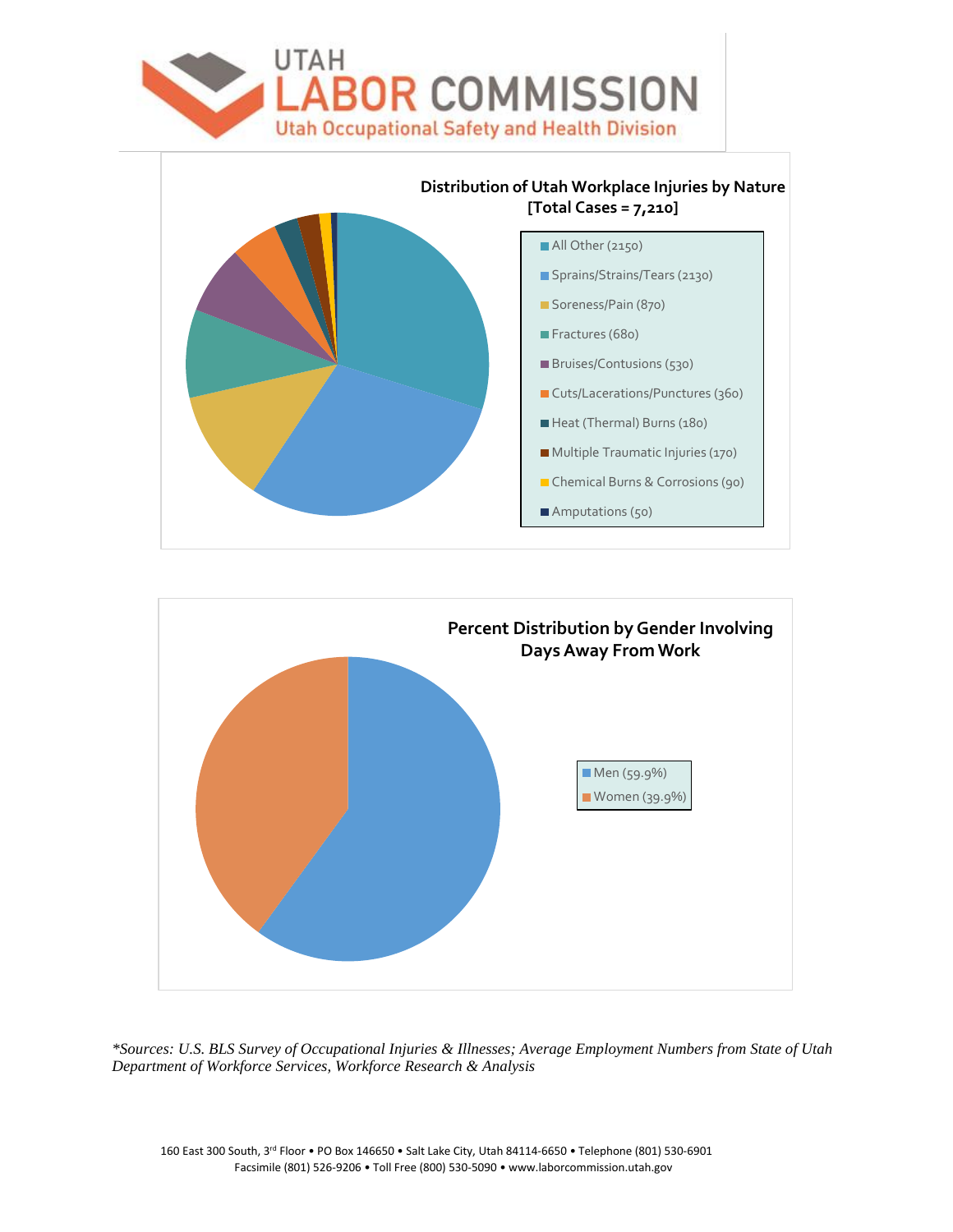



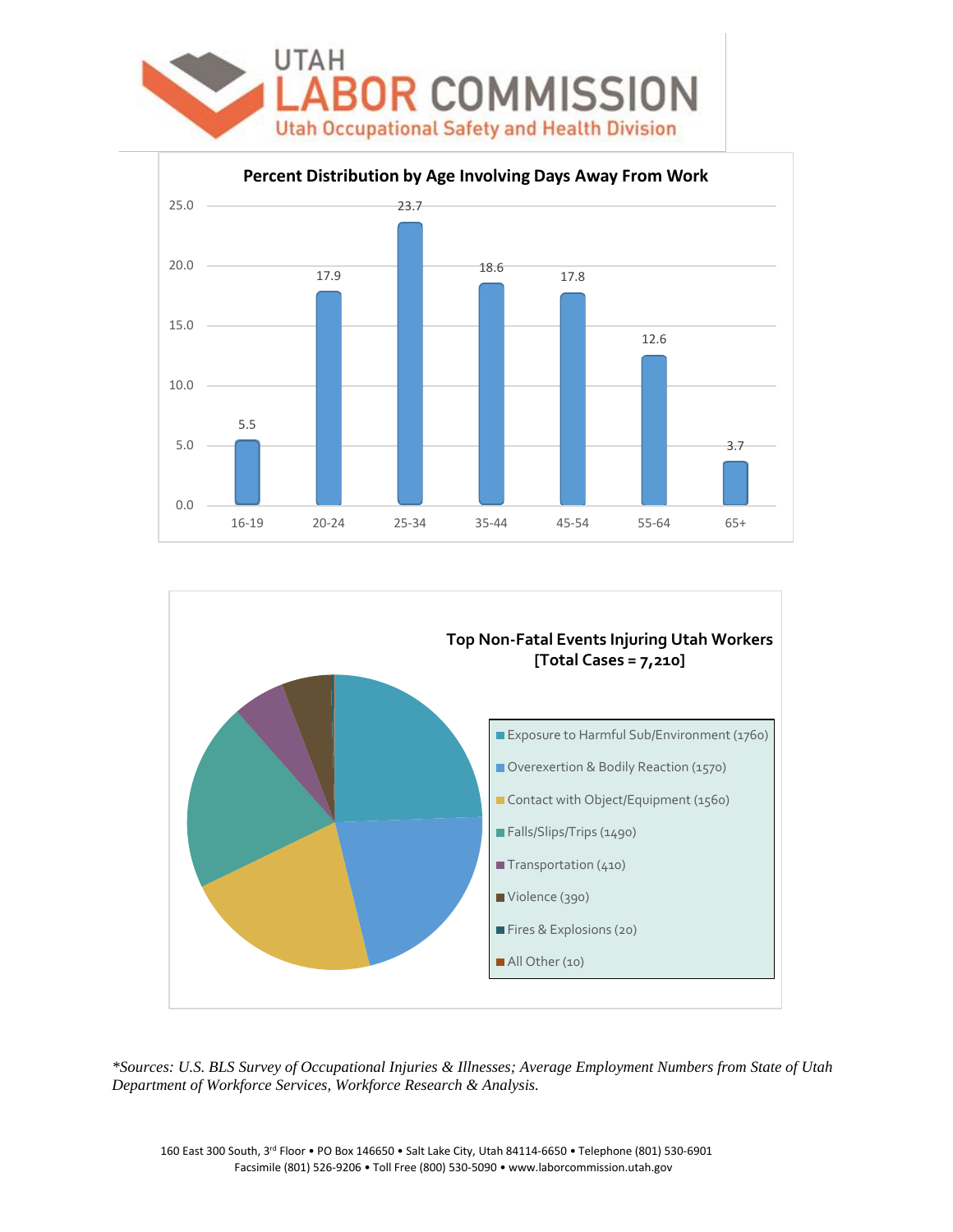



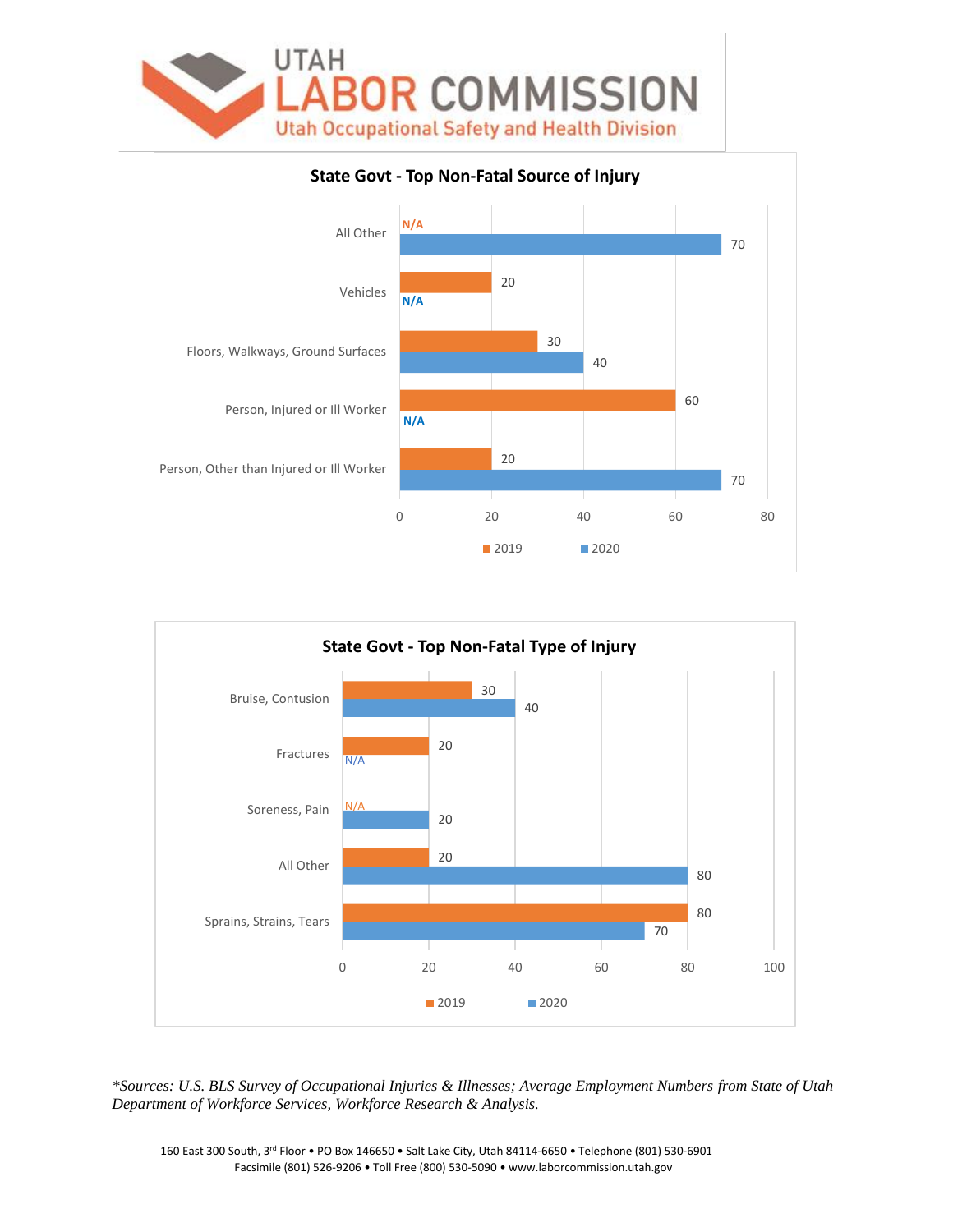



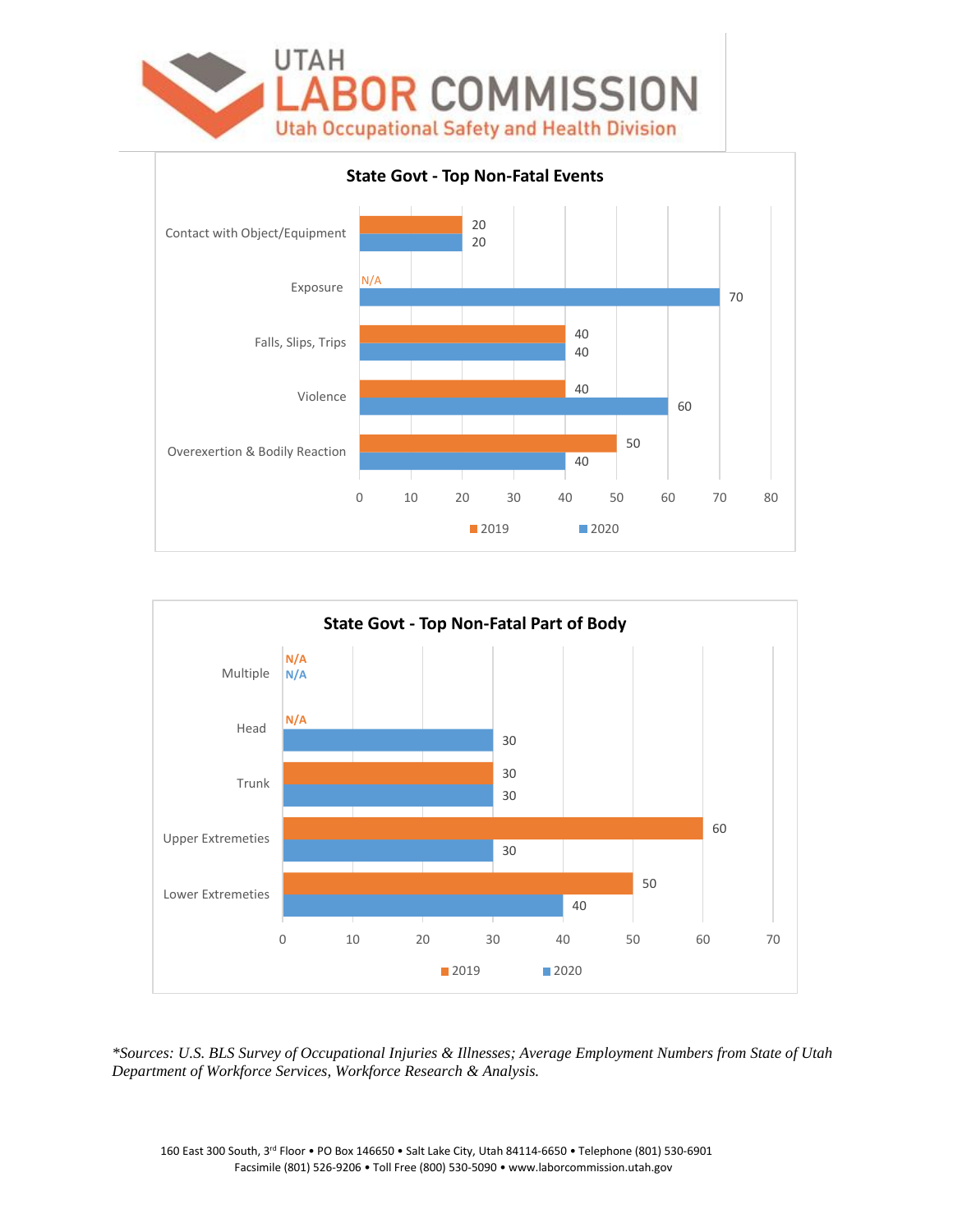

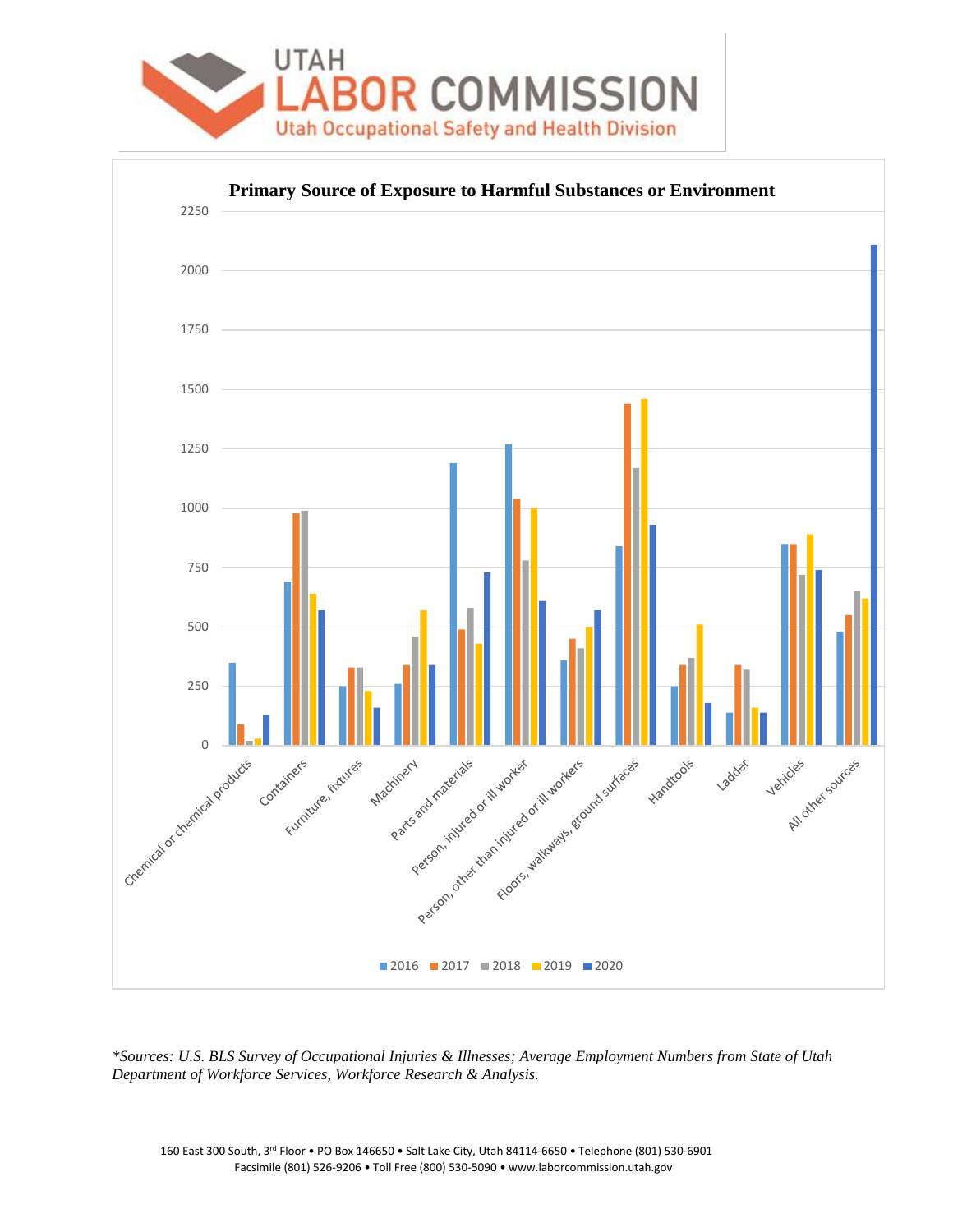



*\*\*0 – Data not available* 

![](_page_12_Figure_3.jpeg)